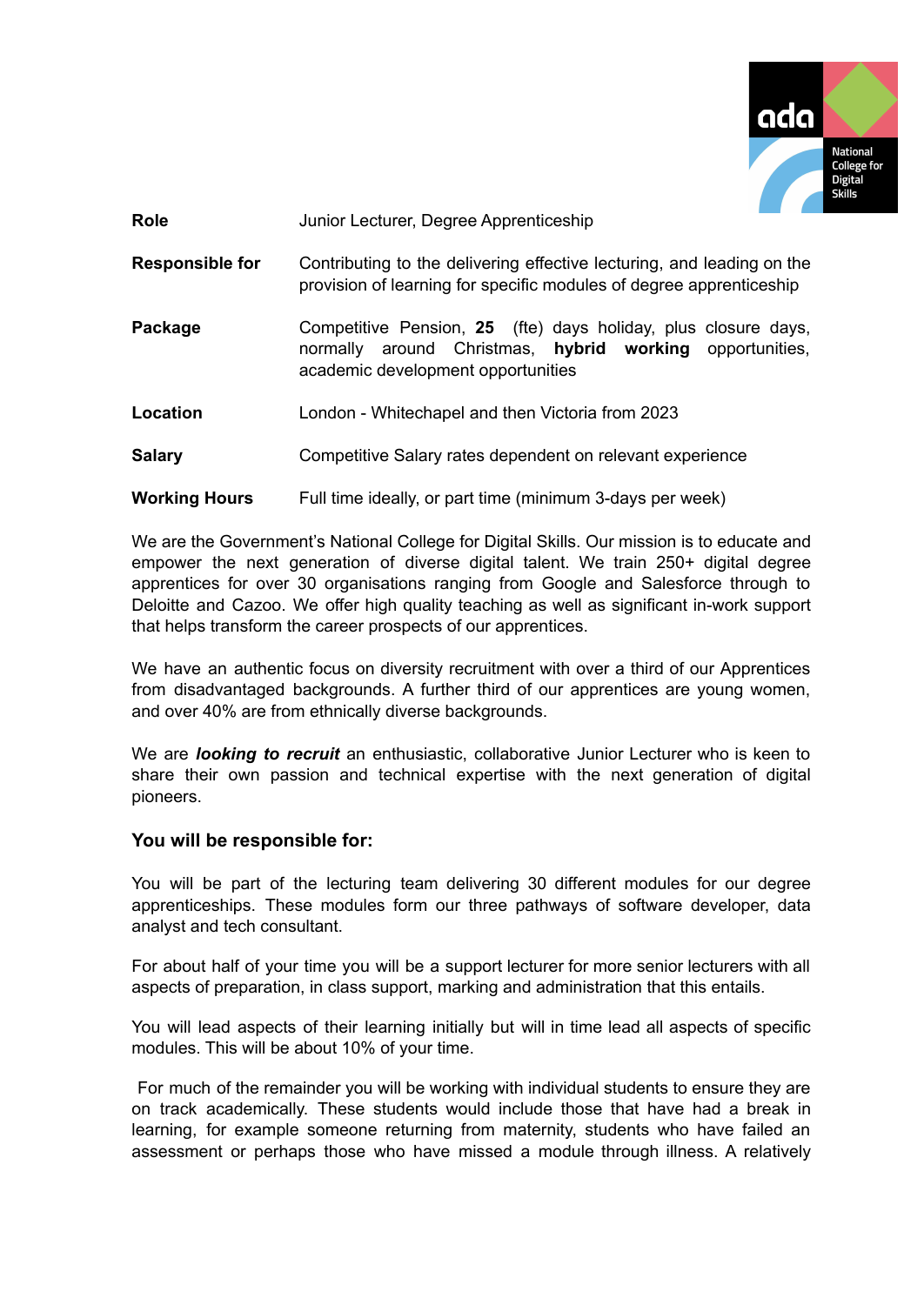small number of apprentices need additional support to reach their potential and we need someone motivated to build these effective working relationships with junior professionals balancing a first job in tech with a demanding academic programme.

Occasionally, you will also work with the in-work team to offer technical advice and support where necessary. For example, you may be required to join a meeting with our industry partners to help explain aspects of the curriculum or detail an individual student's progress.

# **Your main responsibilities are:**

- Working one to one with learners to help them get back on track academically
- Support lecturers in the delivery of engaging course material to apprentices and ensure their educational progress
- Work with lecturers to update and create new learning content for existing lectures and workshops preferably applying it to real world scenarios
- Administer and mark assignments and exams
- Provide feedback to apprentices on their progress and provide additional support where necessary
- Work collaboratively with the teaching team to ensure that individualised support programmes are in place for learners such as those with Special Educational **Needs**
- Learn to be an effective junior lecturer for specific modules aligned to your experience and expertise

## **About you**

## **Ideally you will have:**

- You will have a Masters degree in a technical subject (e.g. Computer Science, Software Engineering, STEM subject with demonstrable use of technology) or comparable industry expertise
- Teaching or training experience, but we will provide development opportunities
- Some exposure to academic assessment
- Proficiency in programming in at least one of: JavaScript, Python and SQL
- Strong collaborative working skills and a sense of enjoyment from working in a high performing team
- A strong interest in developing your teaching skills to improve your practice
- A passion for sharing your knowledge and supporting others to learn effectively
- Excellent time management, organisational and planning skills